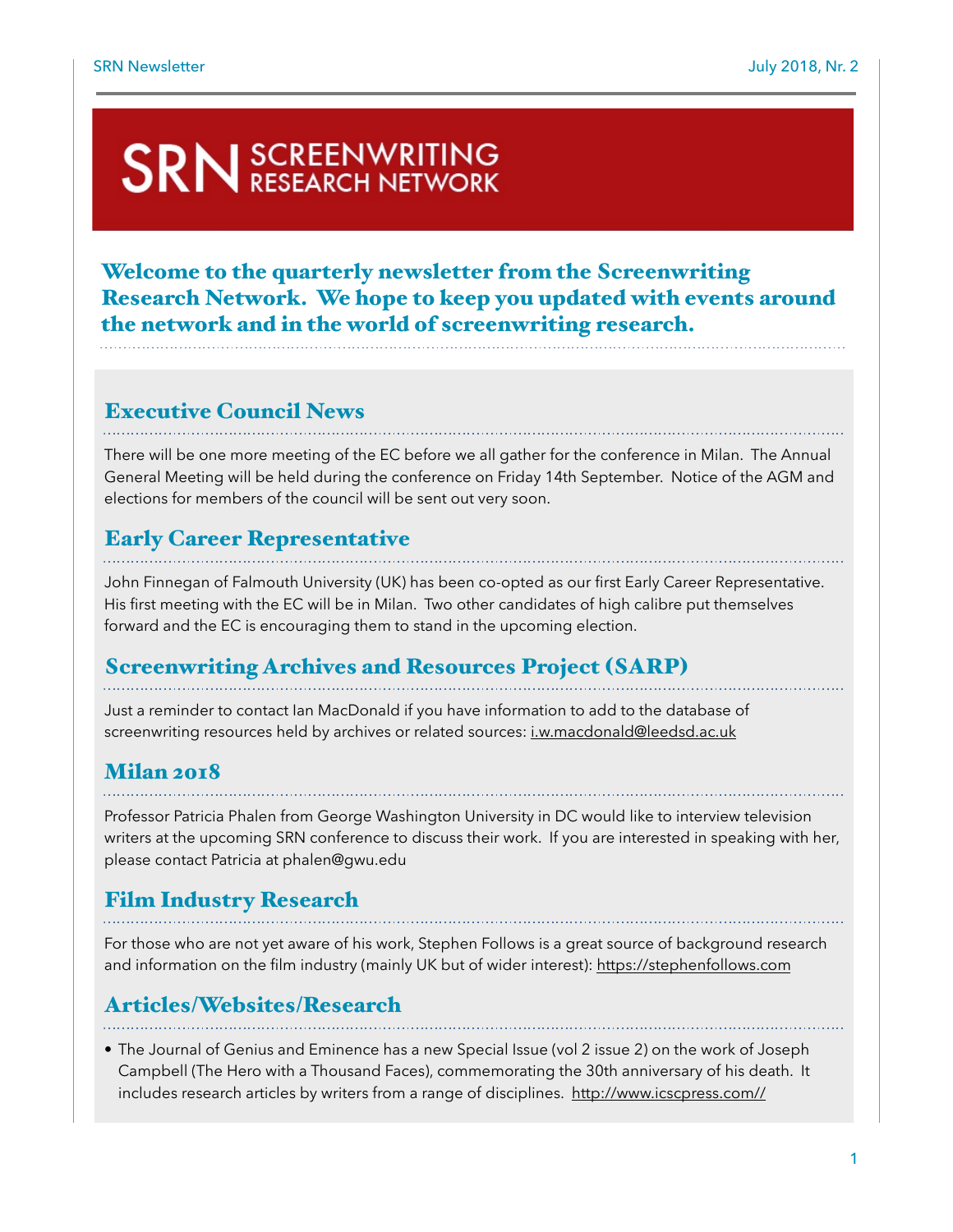- Scenes Journal is a new biannual print magazine edited by George Bartlett, which carries original short screenplays and excerpts, film essays, interviews with screenwriters and photography. Articles are also released online together with film reviews. <http://www.scenesjournal.com>
- Rose Ferrell has made available the Executive Summary and Report on the Screenwriter's Voice questionnaire initiated in 2013. She invites comments to rosieglow@westnet.com.au. Links to access the documents: [https://drive.google.com/file/d/1\\_lPMwOdrVJYnSIrueFUUfPpHIVXBjLN0/view?](https://drive.google.com/file/d/1_lPMwOdrVJYnSIrueFUUfPpHIVXBjLN0/view?usp=sharing) [usp=sharing](https://drive.google.com/file/d/1_lPMwOdrVJYnSIrueFUUfPpHIVXBjLN0/view?usp=sharing) and <https://drive.google.com/open?id=1DL9jDrvsQb6H3yXjPJ1l44avDtCmAKVs>
- Monika Bednarek has developed a new website to accompany her linguistic research on US television series. The site includes information about different aspects of television dialogue, including examples from tv series, and results about the use of swear/taboo words.<http://www.syd-tv.com>
- JT Velikovsky has published an article on computational creativity that includes an invitation to participate in a brief (5-10 minute) research survey on: Whether a computer can produce creative (i.e. `new, useful and surprising') movie story pitches. See: Velikovsky, J. T. "Introducing `the Robo– Raconteur' Artificial Writer - Or: Can a Computer Demonstrate Creativity?". International Journal of Art, Culture and Design Technologies 6, no. 2 (July-December 2017): 28-54.

#### *Recent publications of note*

**La ley de (Ryan) Murphy** edited by Patricia Trapero Llobera

Of interest to our Spanish-speaking members, this publication is centered on Ryan Murphy's productions. Volume includes analysis of Murphy's work from a narrative perspective, analysis of the aesthetics of his productions, and analysis of his recurrent subjects (masculinities, horror, ageism). Title of the book translates into English as (Ryan) Murphy's Law: authorship and aesthetics in contemporary television fiction. [https://www.sintesis.com/](https://www.sintesis.com/comunicaci%C3%B3n-249/la%20ley%20de%20(ryan)%20murphy-ebook-2463.html) [comunicaci%C3%B3n-249/](https://www.sintesis.com/comunicaci%C3%B3n-249/la%20ley%20de%20(ryan)%20murphy-ebook-2463.html) [la%20ley%20de%20\(ryan\)%20murphy](https://www.sintesis.com/comunicaci%C3%B3n-249/la%20ley%20de%20(ryan)%20murphy-ebook-2463.html)[ebook-2463.html](https://www.sintesis.com/comunicaci%C3%B3n-249/la%20ley%20de%20(ryan)%20murphy-ebook-2463.html) 

#### **Isle of Dogs: The Screenplay** by Wes Anderson

Conversation, drawings and the screenplay itself of the wonderful and weird Isle of Dogs. [https://](https://www.faber.co.uk/shop/film/9780571336449-isle-of-dogs.html) [www.faber.co.uk/shop/film/9780571336449-isle-of](https://www.faber.co.uk/shop/film/9780571336449-isle-of-dogs.html)[dogs.html](https://www.faber.co.uk/shop/film/9780571336449-isle-of-dogs.html)

#### *Empathetic Space on Screen: Constructing Powerful Place and Setting* by Amedeo D'Adamo

A deep dive into the relationship between setting and character. Uses case studies to explore how the effective use of visual narrative space works to support and reveal the emotional lives of characters [on screen. https://www.palgrave.com/br/book/](https://www.palgrave.com/br/book/9783319667713) [9783319667713](https://www.palgrave.com/br/book/9783319667713)

#### *Coming later this year…*

**Gender Inequality in Screenwriting Work** by Natalie Wreyford – due December

**The Comic Hero's Journey** by Steve Kaplan – due December

**The Collaborative Art of Filmmaking: From Script to Screen** by Linda Seger – due October

**Hollywood vs The Author** by Stephen J. Schwartz and Michael Connelly – due September